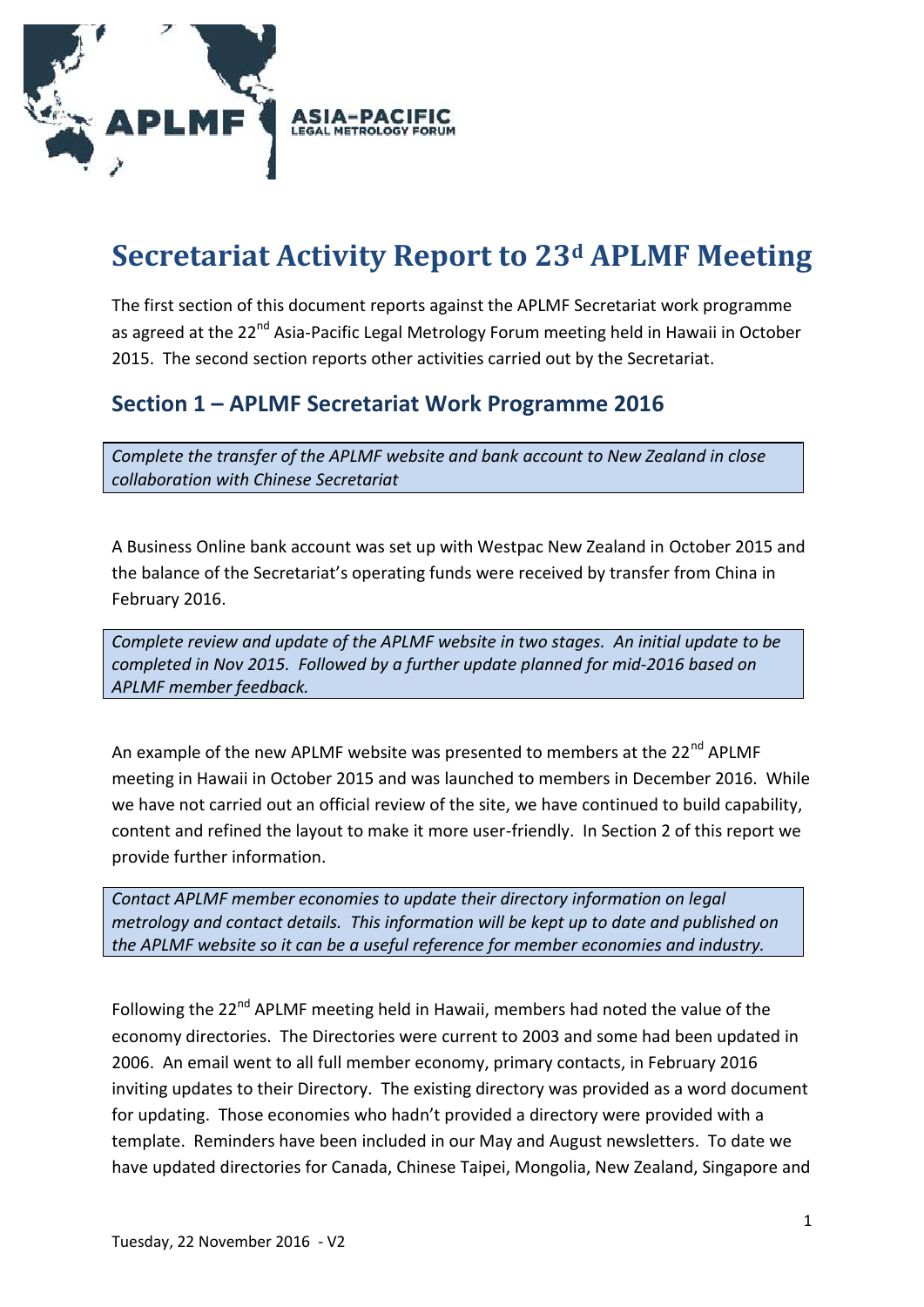Vietnam. We would encourage all other economies to complete or update their directories and we will continue to remind economies in our upcoming newsletters.

*Document and consolidate the member comments and suggestions collected during the short workshop held during the 22nd APLMF Working Group meeting. Document will be circulated to all APLMF members and considered by APLMF Secretariat and Executive Committee for possible inclusion in future APLMF work programme or strategic plan*

The Secretariat has prepared several proposal documents for discussion at the 23<sup>rd</sup> APLMF meeting which address the comments and suggestions made during the workshop.

*Develop and circulate bimonthly electronic newsletter to be sent to all APLMF members, BIML and the secretariats of APMP and Regional Legal Metrology Organisations*

We have endeavoured to keep in touch with members and the wider legal metrology through our President's Newsletter. This has been sent directly to our mailing list in Dec 15, May 16 and August 16 and posted to our website. We had intended to do this bi-monthly, but this has not been possible this year.

*Continue to represent APLMF on MEDEA Development Project Steering Committee and support planned project work stream activities;*

The Secretariat has worked closely with the MEDEA Coordination Committee to promote and deliver training, ensure reporting and action plans are followed up and post final reports on the APLMF website. More detail can be found in Section 2 below.

*Carry out surveys to develop guides providing support for the verification of measuring instruments*

Surveys were developed on test procedures covered in the five MEDEA training courses delivered in 2015:

- Rice Moisture Measurement
- Verification of Fuel Dispensers
- Verification of CNG Dispensers
- Verification of Taxi Meters
- Average Quantity Systems Inspection

The surveys were sent to full member economies in early June, with a follow up in July and September.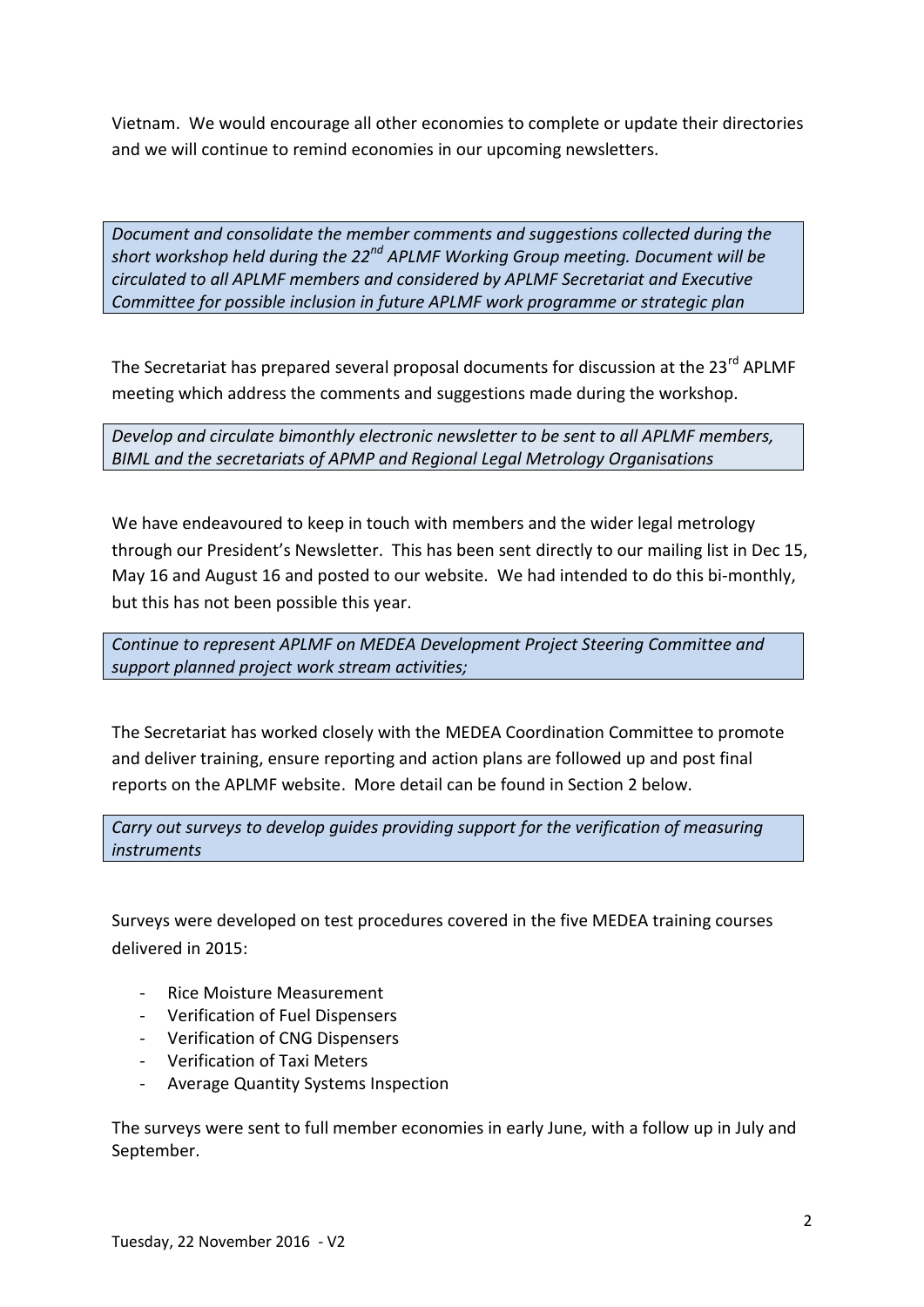We achieved a 78% response rate, which was good, but ideally we would have liked it to have been 100%. Unfortunately, we did not receive responses from Philippines, Republic of Korea, The People's Republic of China and United States of America. Thanks to all those members who completed the surveys. The information provides us with an accurate picture of the issues for our member economies, so we can plan to provide effective training resources in the future.

The analysis of the results was prepared by the Secretariat for the MEDEA project, managed by Physikalisch Technische Bundesanstalt (PTB) and funded by the German Federal Ministry for Economic Development and Cooperation (BMZ). PTB will use the information to further the MEDEA project aims:

- promote metrology systems within developing economies; and
- strengthen the metrology systems/infrastructure of their respective members from developing economies

A summary of the results will be presented by the Chair of the Training Coordination Working Group.

*Maintain and strengthen working relationships with OIML(RLMOs), APEC (SRBs), other International and/or Regional Organizations*

APLMF President, Mr Stephen O'Brien, has attended, delivered presentations and actively participated in the following fora meetings in 2016:

| Feb     | Asia Pacific Economic Cooperation (APEC) Sub-                            | Peru      |
|---------|--------------------------------------------------------------------------|-----------|
|         | Committee on Standards and Conformance (SCSC)                            |           |
|         | Meeting and Specialist Regional Bodies (SRB) Forum                       |           |
| May     | International Forum Promoting Metrology for Industry                     | China     |
| June    | APMP Meeting & MEDEA Coordination Committee                              | Thailand  |
|         | Meeting                                                                  |           |
| July    | APEC, Specialist Regional Bodies Meeting                                 | Australia |
| August  | OIML Seminar on Legal Metrology Management                               | China     |
|         | Systems (as part of OIML Pilot Training Centre)                          |           |
| October | 15 <sup>th</sup> OIML International Conference and 51 <sup>st</sup> OIML | France    |
|         | International Committee of Legal Metrology meeting.                      |           |
|         | Participation in Regional Legal Metrology Organisation                   |           |
|         | Round Table and Countries and Economies with                             |           |
|         | Emerging Metrology Systems (CEEMS) Advisory Group                        |           |
|         | meetings.                                                                |           |

## **Update on APEC Specialist Regional Bodies Forum**

The Specialist Regional Bodies (SRB) Forum was established in 2007, to bring together the five SRBs: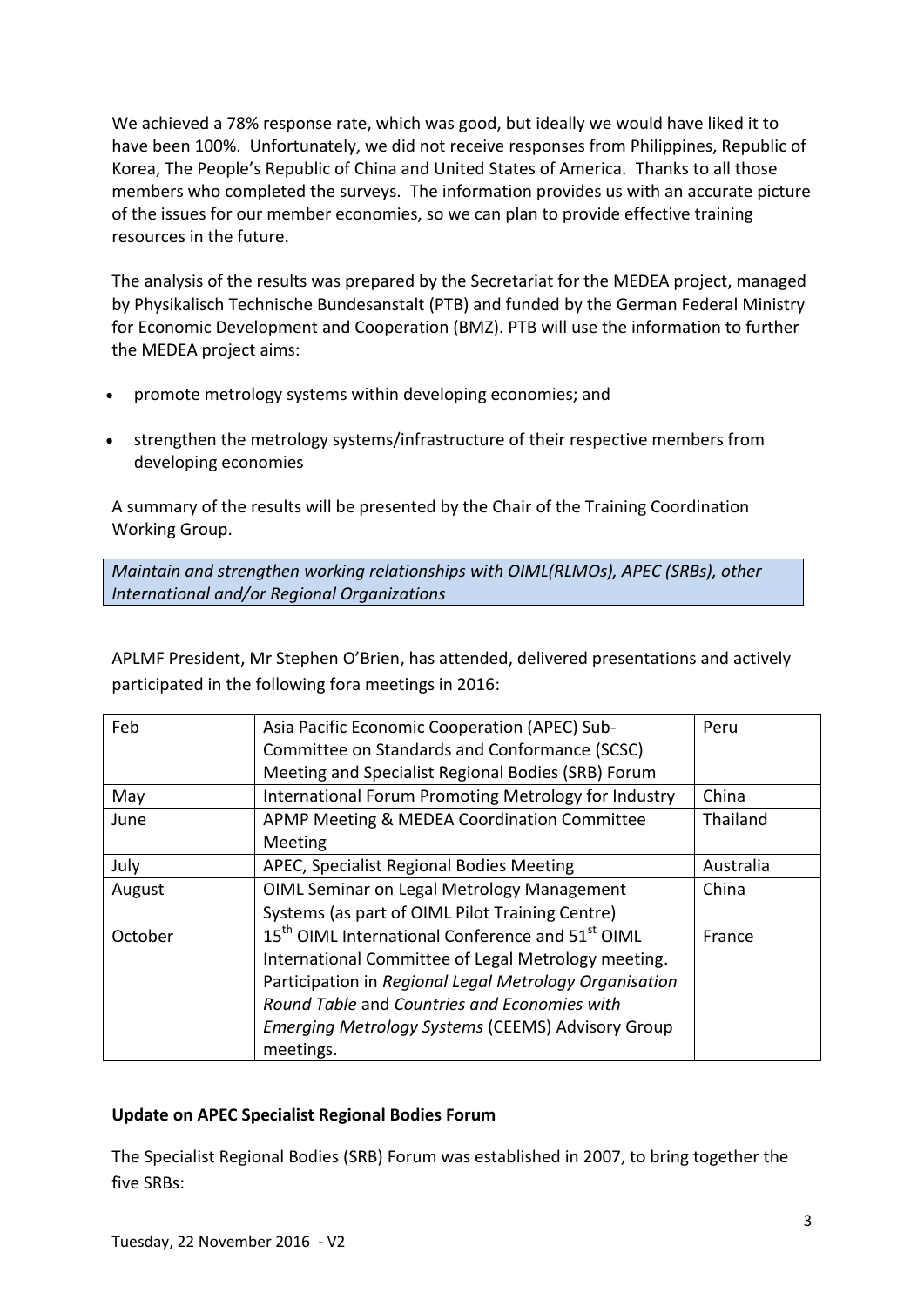- APMP Asia-Pacific Metrology Programme
- APLMF Asia Pacific Legal Metrology Forum
- APLAC Asia Pacific Laboratory Accreditation Cooperation
- PAC Pacific Accreditation Cooperation
- PASC Pacific Area Standards Congress,

to support the work of the Asia Pacific Economic Cooperation (APEC) Sub-Committee on Standards and Conformance (SCSC) and other APEC fora. The goal of the SRB Forum was to facilitate the development and implementation of standards and conformance infrastructures in each APEC member economy and across the region.

While SRB's have independently worked to support this goal, there has been limited success in the SRBs working collectively to leverage APEC's engagement with these bodies to support the key objectives of APEC.

The SRBs have developed strong networks across economies as well as a range of ongoing work programmes and activities that can support APEC's objectives in the standards and conformance infrastructure. However, the current arrangements that support the collective engagement of the SRBs with the SCSC are not working as effectively as it could.

APLMF is the current chair of the SRB Forum and the SRB Chairs met earlier this year to develop new governance arrangements, principles and procedures for the SRB Forum operation. A draft document seeking to confirm these principles and procedures has been created and is being considered by the SRB Chairs.

A key change is to establish a stronger role for the SRB Forum Convenor, which will ensure that there is ongoing ownership and connections established across the SRBs. Currently, the SRB Forum Convenor (Chair) role transfers annually to each Chair of the individual SRBs, which restricts the ability to develop a strong strategic direction for SRBs as a collective Forum. Instead a new SRB Convenor will be appointed for three years, enabling this role to proactively drive greater collaboration and engagement between the SRB Forum and APEC.

The next stage following the establishment of new governance arrangements for SRB Forum, is for the Forum members to come together to identify opportunities for engagement between each other and between SRBs and APEC in relation to SRBs individual work programmes and activities and the emerging issues facing member economies in the areas of measurement (metrology), standards and accreditation and conformity.

This mapping exercise will enable the SRBs to be able to more clearly articulate to APEC SCSC, working groups and other fora, where SRBs and APEC can interact and work together to support APEC objectives in relation to technical infrastructure in the Asia Pacific. The SRB Forum will confirm the new SRB Forum Convenor role and meet to agree and finalise their strategic direction at the margins of the SOM1 meeting in Vietnam in 2017.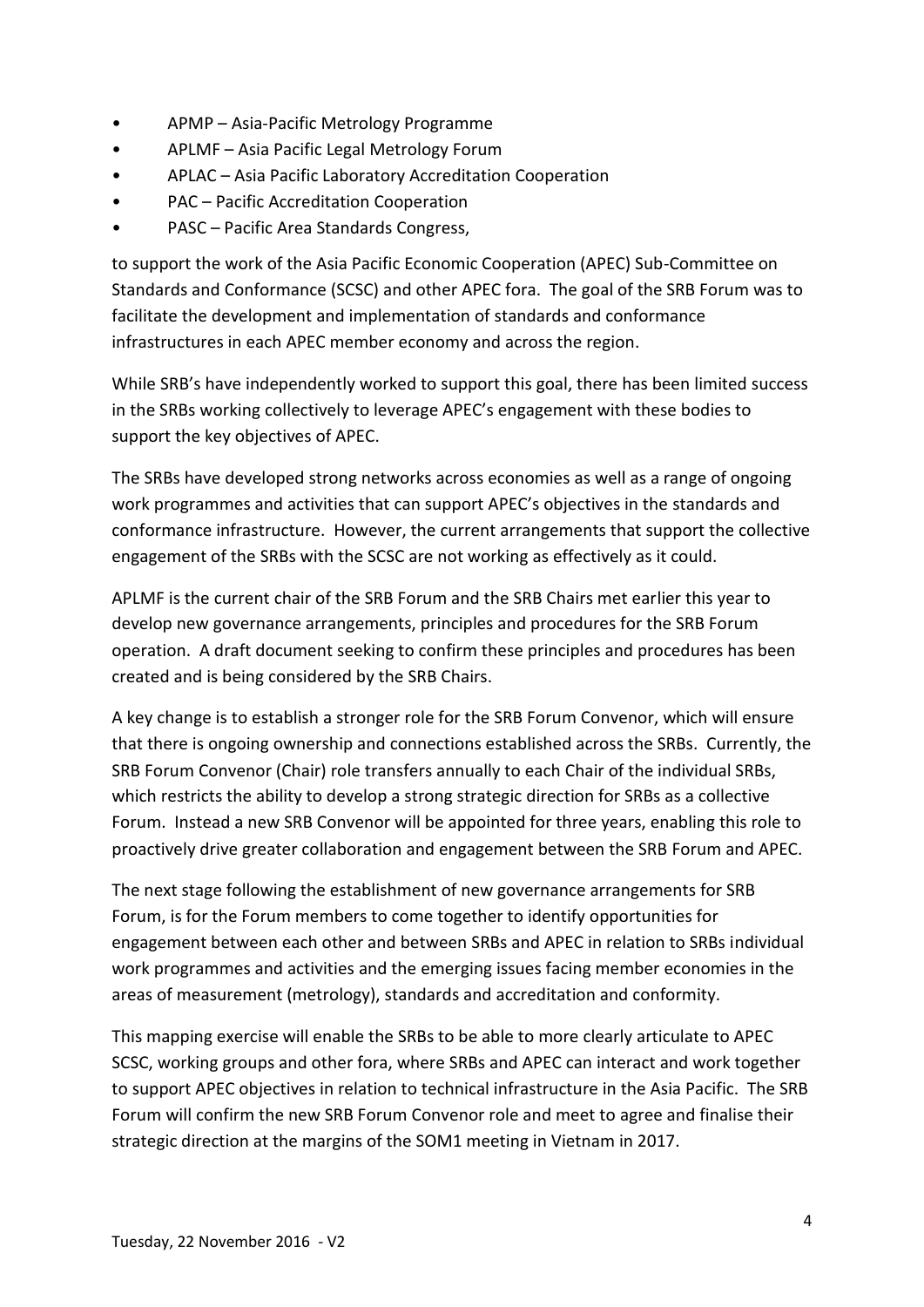## **Section 2 – APLMF Secretariat Set Up, Training and other updates from 2016**

## **SECRETARIAT SET UP**

The Secretariat was officially handed over from China to New Zealand at the end of the 22<sup>nd</sup> Asia-Pacific Legal Metrology Forum meeting in Hawaii at the end of October 2015.

The New Zealand Secretariat has taken the approach that the administration of the secretariat needs to be easily transferrable. Therefore, we have set up the following systems to manage the work of the secretariat now and into the future.

Website Set up using 'Weebly'. This is relatively easy to use and to transfer to future Economies taking responsibility for the Secretariat. We have been able to develop pages for the annual APLMF meeting with on-line registration, so this negates the need for a separate meeting website. Xero The administration of the finances, including generating invoices, reconciling the bank account and reporting. Google All APLMF files are held in Googledrive and Googlemail is used for email. Transferring the files of APLMF is simply a matter of providing the next Secretariat full permissions and they have everything, without the need for handing over hard-drives. Folders can be set up for training courses and other events with permissions set for selected users. This has been successfully used for the training courses run in 2016. User Manual While carrying on the business of the Secretariat we are working on developing instructions/templates for all major tasks. This will be a valuable tool with personnel changes during a secretariat tenure and on transfer of the Secretariat in the future.

### **COMMUNICATION WITH MEMBERS AND THE LEGAL METROLOGY COMMUNITY**

**Website –** the Secretariat has continued to develop the website, adding and updating content regularly. We delayed launching the 'membership only' area until we had content and we hope now that this will be value add for our members in the future**.**

Statistics on website usage launched in November 2015 to 30 September 2016 are as follows:

- 3,800 users to the website
- · 13,500 page views
- The average time a user stays on the website is 3 minutes 15 seconds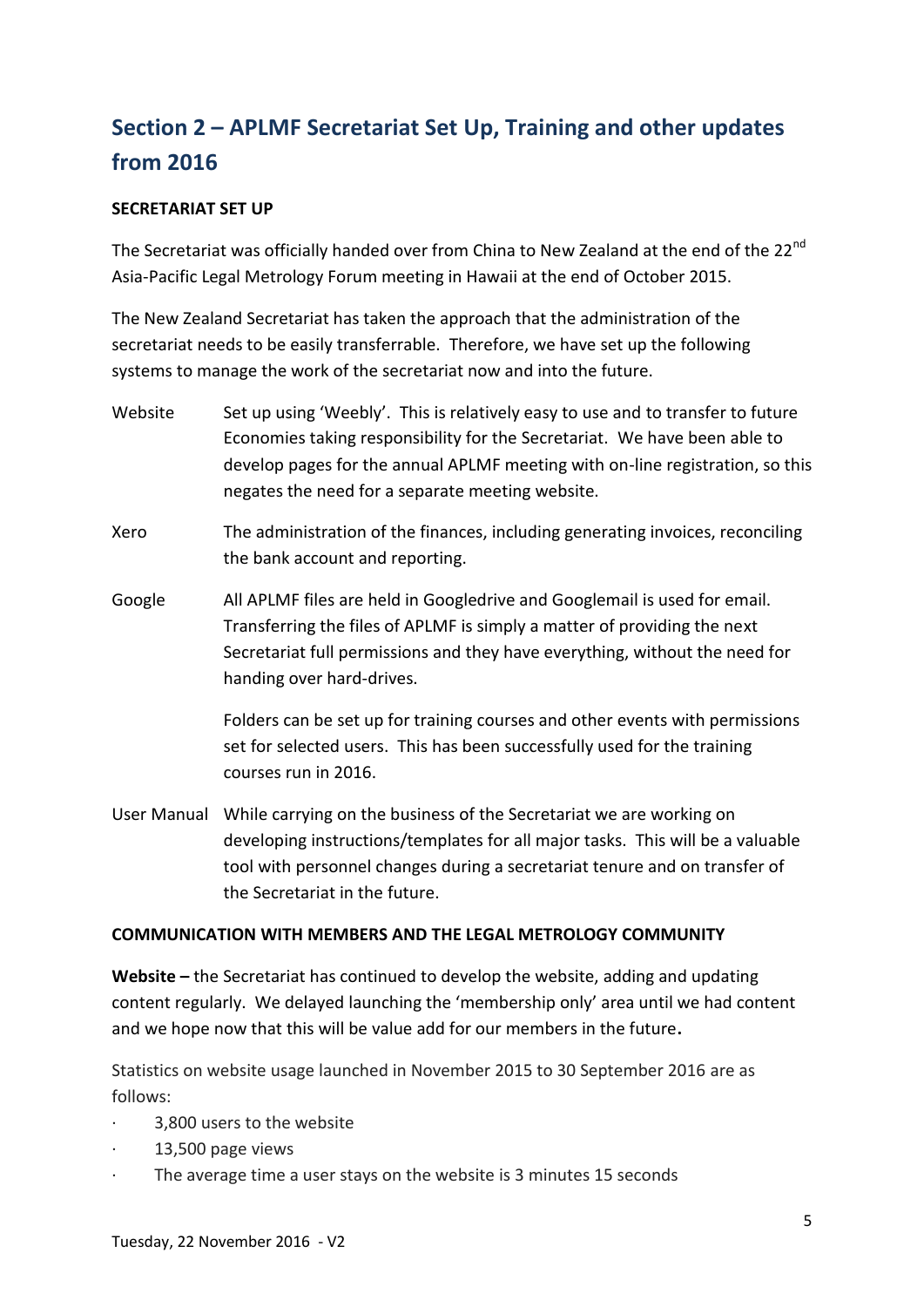- · 90% of our traffic is from people using desktop computers
- · Top 10 most viewed pages
- 1. Homepage[<http://www.aplmf.org/>](http://www.aplmf.org/)
- 2. Medea[<http://www.aplmf.org/medea.html>](http://www.aplmf.org/medea.html)
- 3. 23rd annual conference in Japan[<http://www.aplmf.org/japan2016.html>](http://www.aplmf.org/japan2016.html)
- 4. Training Material (URL is no longer current, its now the 'training videos page')
- 5. News announcing the 2016 Flomeko conference

[<http://www.aplmf.org/news/announcing-the-2016-flomeko-conference>](http://www.aplmf.org/news/announcing-the-2016-flomeko-conference)

- 6. Malaysia directory listing[<http://www.aplmf.org/malaysia.html>](http://www.aplmf.org/malaysia.html)
- 7. APLMF Guides[<http://www.aplmf.org/aplmf-guides.html>](http://www.aplmf.org/aplmf-guides.html)
- 8. APLMF Secretariat[<http://www.aplmf.org/secretariat.html>](http://www.aplmf.org/secretariat.html)
- 9. Japan directory listing[<http://www.aplmf.org/japan.html>](http://www.aplmf.org/japan.html)
- 10. News[<http://www.aplmf.org/news>](http://www.aplmf.org/news)

Top 10 economies who viewed the website:

| 1.  | New Zealand    | 14%   |
|-----|----------------|-------|
| 2.  | <b>USA</b>     | 10.3% |
| 3.  | Japan          | 7%    |
| 4.  | Russia         | 5.2%  |
| 5.  | Singapore      | 4.5%  |
| 6.  | Malaysia       | 4.5%  |
| 7.  | United Kingdom | 4.4%  |
| 8.  | Australia      | 4.4%  |
| 9.  | Germany        | 3.1%  |
| 10. | Chinese Taipei | 3%    |

Channels to access the website:

| 1. | Organic search | 54%   |
|----|----------------|-------|
| 2. | Directly       | 28.4% |
| 3. | Referral       | 15.6% |
| 4. | Social         | 1.8%  |

## **MEDEA TRAINING COURSES Oct 2015 – Sep 2016**

**2015 – Traceability on Rice Moisture Measurement** training course held in Phnom Penh, Cambodia 16-20 November 2015

As this course was held very shortly after the transfer of the Secretariat from China to New Zealand, China kindly agreed to provide the secretariat support. Mr GOU Su was the official APLMF secretariat representative with Mr Phil SORRELL attending as an observer.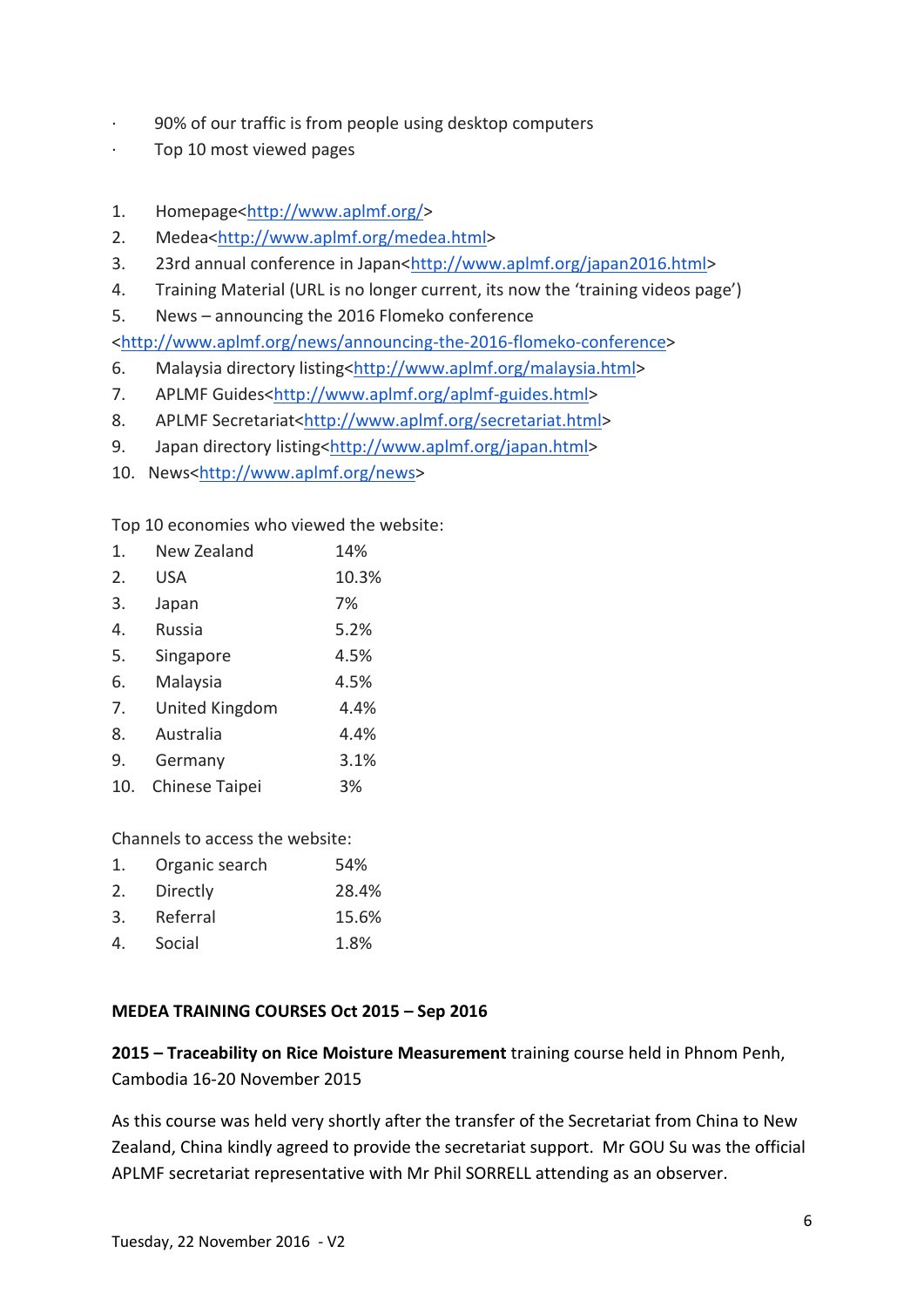The Secretariat formally thanks the course hosts, the National Metrology Centre (NMC), Cambodia. The training was overseen by Dr Tsuyoshi MATSUMOTO supported by Mr Noihiro YOSHIDA, Ms Mihoko YABE, Mr Kenji EMORI and Mr Rikiya TAKAHASHI from Kett Electric Laboratory. The course was opened by Mr Kim CHANDARA, Deputy General Director of NMC.

Participants attended from Bhutan, Cambodia, Indonesia, Japan, Malaysia, Mongolia, Myanmar, Thailand and Vietnam.

**2016 Verification of Fuel Dispensers** training course held in Pattaya City, Thailand 11-13 July 2016

The Secretariat formally thanks the course hosts from Thailand, Mr Sakchai HASAMIN and Ms Khemsai RAHANNOK who were very professional and supportive throughout the event. The course was opened by Mr Sunchat SINRAT, Deputy Director General, from the Department of Internal Trade.

The training was overseen by Mr Brad LARTER (Australia) and he was supported by Mr Samrach MUY (Cambodia), Mr Jose Marco LATOSA (Philippines) Mr Nopporn CHOOPOL and Mr Pisakorn PISANKUL from Thailand who were themselves students of a similar course conducted last year. Mr Phil SORRELL was the APLMF Secretariat representative in attendance.

30 nominations were received by PTB for this course and 19 participants were selected from Bangladesh, Bhutan, Cambodia, Indonesia, Malaysia, Mongolia, Nepal, Philippines, Papua New Guinea, Sri Lanka, Thailand and Vietnam.

**Verification of Mass Standards** training course held in Jakarta, Indonesia 30 August – 1 September 2016

The Secretariat formally thanks the course hosts from Directorate of Metrology (DoM), Ministry of Trade, Indonesia, Mr Hari PRAWOKO and Mr Eko Agus IRANTO. The course was opened by Mr Hari PRAWOKO, Director of Metrology.

The training was overseen by Dr Tsuyoshi MATSUMOTO (Japan) and he was supported by Mr Masaaki UEKI (Japan) Mr Tsutomu HORIKOSHI (Japan) and Mr Nobuhiko AZAMI (Japan). Mr Julian CRANE was the APLMF Secretariat representative in attendance.

32 nominations were received by PTB for this course and 21 participants attended from Bangladesh, Bhutan, Cambodia, Indonesia, Kazakhstan, Malaysia, Mongolia, Myanmar,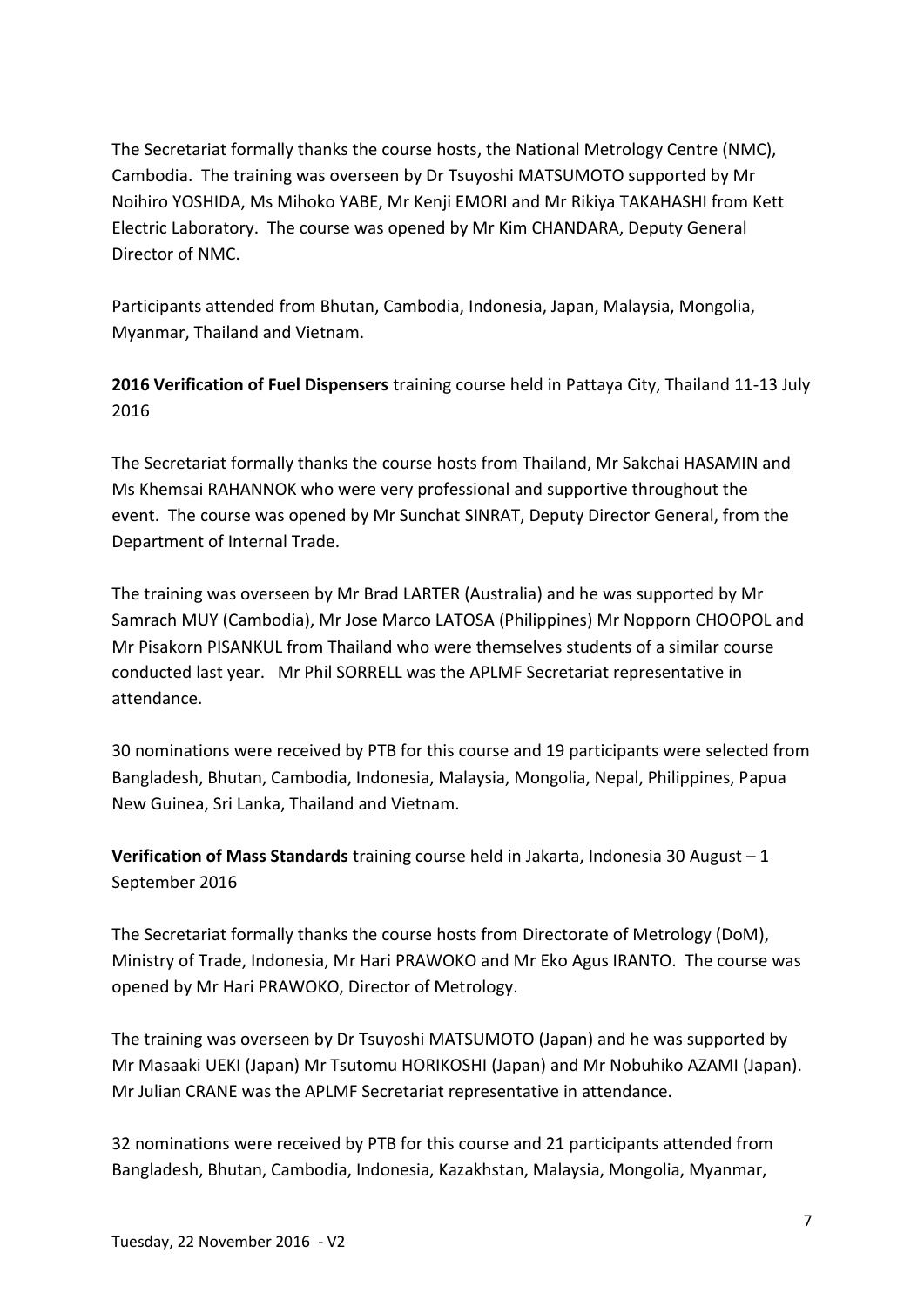Papua New Guinea, Philippines, Sri Lanka, Thailand and Vietnam, along with 8 observers from Indonesia.

The full training course reports can be found on the APLMF website: <http://www.aplmf.org/medea.html>

## **Verification of Non-automatic Weighing Instruments (NAWI): Supermarket Scales** training course will be held in Kuala Lumpur, Malaysia 28 November – 2 December 2016

## **APLMF/MEDEA**

The Secretariat has been working with MEDEA and the WG Chair for Training Coordination to streamline the delivery and follow up on MEDEA funded courses as follows:

**Secretariat Task Checklist** – we have updated and continue to refine this comprehensive document which sets out expectations of the Secretariat in supporting the running of these courses, and references various templates used for reports and communications for pre and post course tasks.

**Googledrive** was used for the first time at the 2016 Verification of Fuel Dispensers training course. A folder was set up for the course. Trainers were given access to upload training material and asked to do this, two weeks prior to the course. PTB sent out their instructions to participants with a link to the training materials. This provided them with an opportunity to read material pre-course. Feedback indicates that most participants took advantage of this and found it beneficial.

We have updated the expectation for the NAWI course, so that participants print off the course material themselves and bring it with them. This will reduce the onus on the Host and trainers to arrange copies of material at the course.

**Participant feedback –** in the past the participants were required to complete a survey, this information then had to be input into a spreadsheet and analysed. The Secretariat suggested to PTB that a survey tool be used to reduce the workload and suggested Survey Monkey. PTB investigated this and other tools and tested this and Survey Monkey is now part of the process. There have been some technical issues with logging into to survey monkey more than once on the same computer, but PTB are investigating a resolution for this. PTB provide the analysis of the participants' feedback to the trainers, to include a summary in their report.

**Participant Economy Action Plans –** at the course, participating economies are required to develop their action plans as to how they will use the training back in their organisations and this is recorded. The summary of actions are circulated by the Secretariat, post course, to give participants the opportunity to refine and confirm their actions. These are then included in the Course Report and the Secretariat follows up with the Economies 6 months after the course, to see how they are progressing.